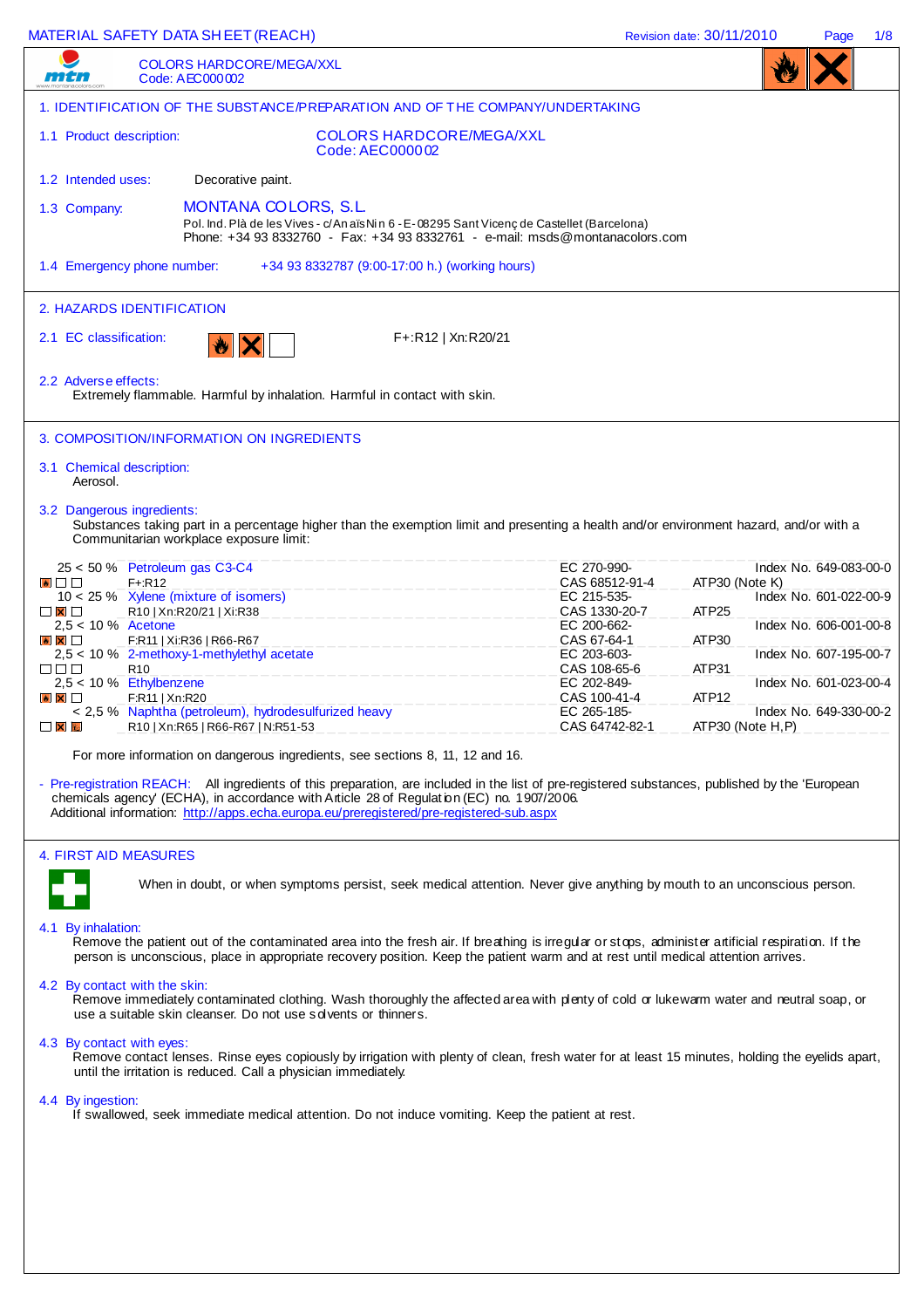# MATERIAL SAFETY DATA SHEET (REACH) **Revision date: 30/11/2010** Page 2/8

mtn

COLORS HARDCORE/MEGA/XXL Code: AEC000002



# 5. FIRE-FIGHTING MEASURES

# 5.1 Means of extinction:

Extinguishing powder or CO2. In the case of more important fires, also alcohol resistant foam and water spray/mist. Do not use for extinguishing: direct water jet.

#### 5.2 Specific risks:

Decomposes when heated intensely. Fire can produce a dense black smoke. As consequence of combustion or thermal decomposition, hazardous products may be produced: carbon monoxide, carbon dioxide. Harmful. Exposure to combustion or decomposition products may be a hazard to health.

5.3 Fire-proof protective equipment:

Depending on magnitude of fire, heat-proof protective clothing may be required, appropriate independent breathing apparatus, gloves, protective glasses or face masks and boots.

5.4 Other recommendations:

Cool with water the tanks, cisterns or containers close to sources of heat or fire. Bear in mind the direction of the wind. Do not allow fire-fighting residue to enter drains, sewers or water courses.

# 6. ACCI DENTAL RELEASE MEASURES

# 6.1 Personal precautions:

Eliminate possible sources of ignition and when appropriate, ventilate the area. Do not smoke. Avoid direct contact with this product. Avoid breathing vapours. For exposure controls and personal protection measures, see section 8.

#### 6.2 Environmental precautions:

Avoid contamination of drains, surface or subterranean water and soil. In the case of large scale spills or when the product contaminates lakes, rivers or sewages, inform the appropriate authorities in accordance with local regulations.

#### 6.3 Cleaning-up methods:

Contain and mop up spills with non-combustible absorbent materials (earth, sand, vermiculite, diatomaceous earth, etc..). Avoid use of solvents. Keep the remains in a closed container. For subsequent wast e disposal, f ollow the recommendations in sec tion 13.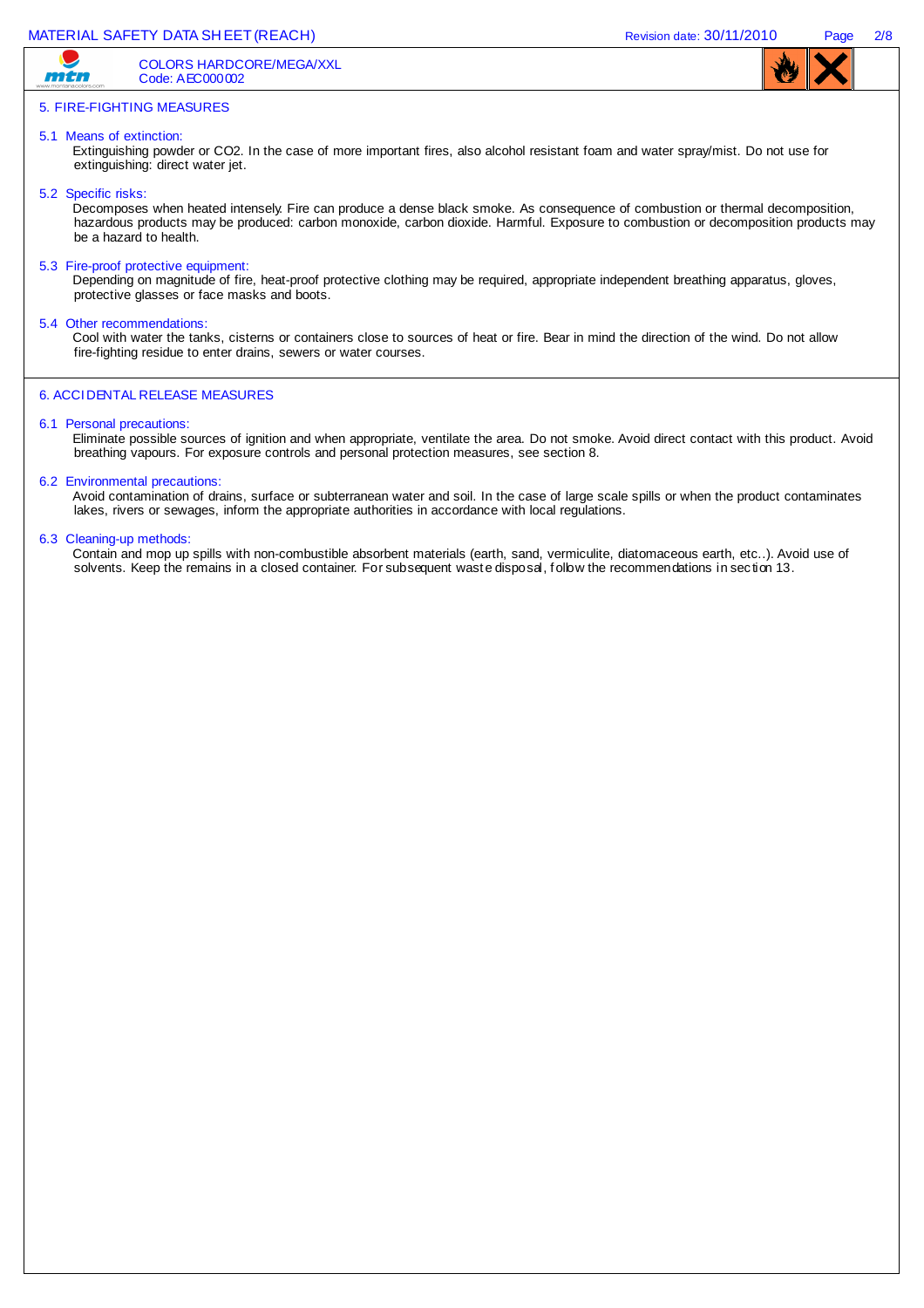| MATERIAL SAFETY DATA SHEET (REACH)                                                                                                                                                                                                                                                                                                                                                                                                                                                                                                                                                                                                                                                                      | Revision date: 30/11/2010 | Page | 3/8 |
|---------------------------------------------------------------------------------------------------------------------------------------------------------------------------------------------------------------------------------------------------------------------------------------------------------------------------------------------------------------------------------------------------------------------------------------------------------------------------------------------------------------------------------------------------------------------------------------------------------------------------------------------------------------------------------------------------------|---------------------------|------|-----|
| <b>COLORS HARDCORE/MEGA/XXL</b><br>Code: AEC000002                                                                                                                                                                                                                                                                                                                                                                                                                                                                                                                                                                                                                                                      |                           |      |     |
| 7. HANDLING AND STORAGE                                                                                                                                                                                                                                                                                                                                                                                                                                                                                                                                                                                                                                                                                 |                           |      |     |
| 7.1 Handling precautions:<br>Comply with the existing legislation on health and safety at work.                                                                                                                                                                                                                                                                                                                                                                                                                                                                                                                                                                                                         |                           |      |     |
| - General recommendations: Avoid any type of leakage or escape.                                                                                                                                                                                                                                                                                                                                                                                                                                                                                                                                                                                                                                         |                           |      |     |
| - Recommendations for the prevention of fire and explosion risks: Pressurised container. Protect from sunlight and do not expose to<br>temperature exceeding 50°C. Do not pierce or burn, even after use. Do not spray on a naked flame or any incandescent material.<br>- Flash point<br>$-94.$ °C<br>- Autoignition temperature<br>401. $^{\circ}$ C<br>1.8 - 9.6 % Volume 25℃<br>- Flammability range<br>- Recommendations for the prevention of toxicological risks: Avoid applying the product directly to people, animals, plants or foodstuffs. Do not<br>eat, drink or smoke in application and drying areas. After handing, wash hands with soap and water. For exposure controls and personal |                           |      |     |
| protection measures, see section 8.                                                                                                                                                                                                                                                                                                                                                                                                                                                                                                                                                                                                                                                                     |                           |      |     |
| - Recommendations for the prevention of environmental contamination: It is not considered a danger to the environment. In the case of<br>accidental spillage, follow the instructions indicated in section 6.                                                                                                                                                                                                                                                                                                                                                                                                                                                                                           |                           |      |     |
| 7.2 Storage conditions:<br>Prevent unauthorized access. Keep out of reach of children. This product should be stored isolated from heat and electrical sources. Do not<br>smoke in storage area. If possible, avoid direct contact with sunlight. Avoid extreme humidity conditions. For more information, see section<br>10.1.<br>- Class of store<br>According to current legislation.<br>- Maximum storage period<br>24. months<br>- Temperature interval<br>min: 5. °C, max: 50. °C                                                                                                                                                                                                                 |                           |      |     |
| - Incompatible materials: Keep away from oxidixing agents, from strongly alkaline and strongly acid materials.                                                                                                                                                                                                                                                                                                                                                                                                                                                                                                                                                                                          |                           |      |     |

- Type of packaging: According to current legislation.
- Limit quantity, in accordance with Directive 96/82/EC~2003/105/EC (Seveso III): Lower threshold: 10 tons , Upper threshold: 50 tons

#### 7.3 Specific uses:

For the use of this product do not exist particular recommendations apart from that already indicated.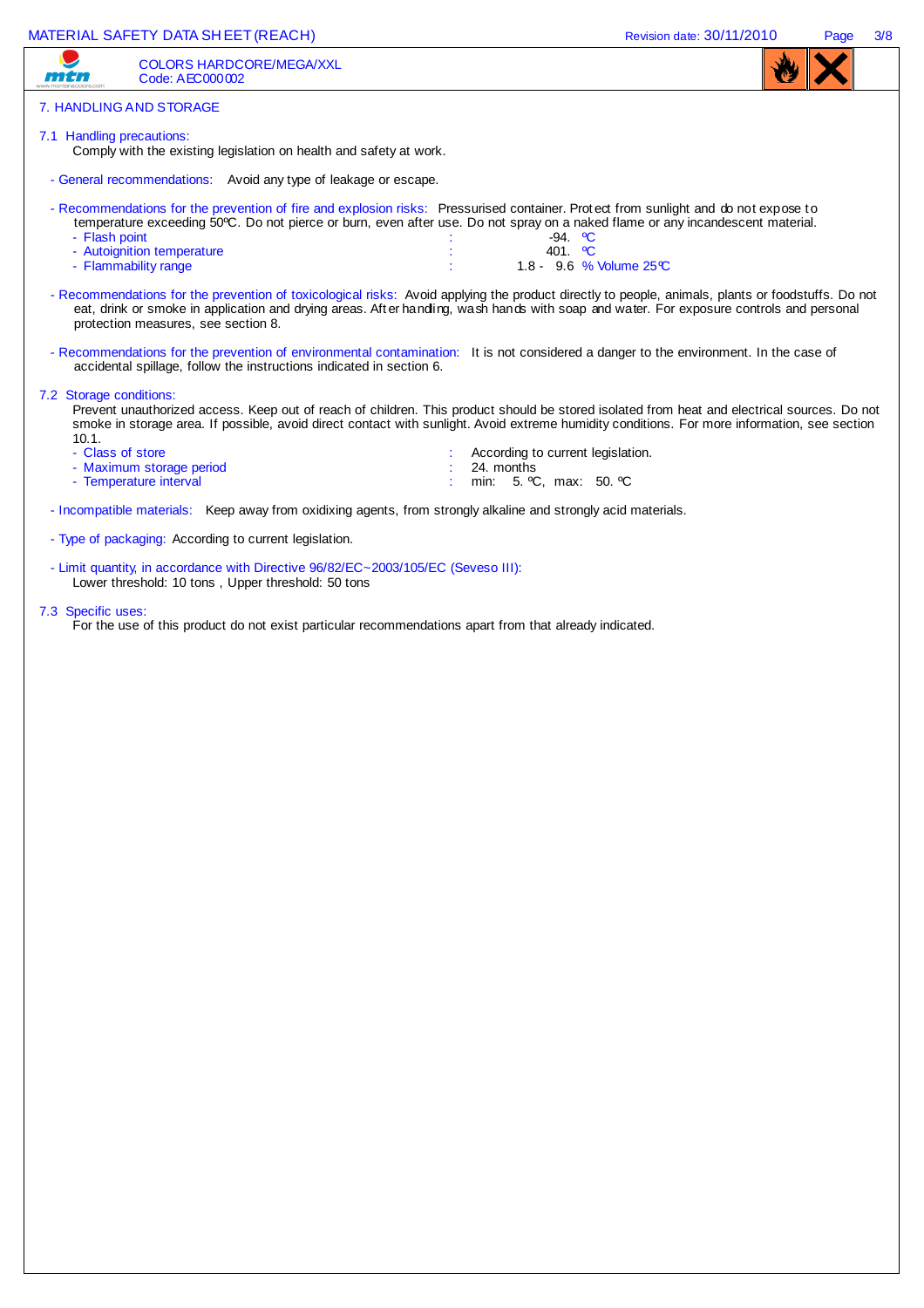Revision date: 30/11/2010 Page 4/8

|                                              | <b>COLORS HARDCORE/MEGA/XXL</b><br>Code: AEC000002                                                                                                                                                                                                                                                                                                                                                                                                                                                                  |            |                                                                       |                                                |                                                        |                                        |                |                                         |                                      |
|----------------------------------------------|---------------------------------------------------------------------------------------------------------------------------------------------------------------------------------------------------------------------------------------------------------------------------------------------------------------------------------------------------------------------------------------------------------------------------------------------------------------------------------------------------------------------|------------|-----------------------------------------------------------------------|------------------------------------------------|--------------------------------------------------------|----------------------------------------|----------------|-----------------------------------------|--------------------------------------|
|                                              | 8. EXPOSURE CONTROLS/PERSONAL PROTECTION 98/24/EC                                                                                                                                                                                                                                                                                                                                                                                                                                                                   |            |                                                                       |                                                |                                                        |                                        |                |                                         |                                      |
| <b>AGCIH 2008</b><br>Acetone<br>Ethylbenzene | 8.1 Exposure Limit Values (TLV)<br>Petroleum gas C3-C4<br>Xylene (mixture of isomers)<br>2-methoxy-1-methylethyl acetate<br>Naphtha (petroleum), hydrodesulfurized heavy<br>TLV - Threshold Limit Value, TWA - Time Weighted Average, STEL - Short Term Exposure Limit.<br>A3 - Carcinogenic in animals.<br>A4 - Non classified as carcinogenic in humans.                                                                                                                                                          |            | <b>TLV-TWA</b><br>ppm<br>1000.<br>100.<br>500.<br>50.<br>100.<br>100. | mg/m3<br>434.<br>1188.<br>275.<br>434.<br>525. | <b>TLV-STEL</b><br>ppm<br>150.<br>750.<br>100.<br>125. | mg/m3<br>651.<br>1782.<br>550.<br>543. | A4<br>A4<br>A3 | Recommended<br>Dermal<br>Internal value | Year<br>2004<br>1996<br>1997<br>2002 |
|                                              | 8.2 Ocupational exposure controls, Directive 89/686/EEC:<br>Provide adequate ventilation. Where reasonably practicable, this should be achieved by the use of local exhaust ventilation and good<br>general extraction. If these measures are not sufficient to maintain concentrations of particulates and vapours below the Occupational<br>Exposure Limits, suitable respiratory protection must be worn.<br>- Ventilation requirement<br>to keep below the Occupational Exposure Limit of the product.          |            |                                                                       |                                                |                                                        | 327. m3/l (maximal)                    |                | <b>Air/Preparation</b>                  |                                      |
| - Mask:<br>of vapour.                        | - Protection of respiratory system:<br>Avoid the inhalation of vapours.<br>Suitable combined filter mask for gases, vapours and particles (EN141/EN143). In order to obtain a suitable protection level, the filter class<br>must be selected depending on the type and concentration of the contaminating agents present, in accordance with the specifications<br>supplied by the filter producers. The respiratory equipment with filters does not work satisfactorily when the air contains high concentrations |            |                                                                       |                                                |                                                        |                                        |                |                                         |                                      |
| - Goggles:<br>- Face shield:                 | - Protection of eyes and face:<br>Install emergency eye baths close to the working area.<br>Safety goggles with suitable lateral protection (EN166).                                                                                                                                                                                                                                                                                                                                                                | No.        |                                                                       |                                                |                                                        |                                        |                |                                         |                                      |
| - Gloves:                                    | - Protection of hands and skin:<br>Install emergency showers close to the working area. Barrier creams may help to protect the exposed areas of the skin. Barrier creams should<br>not be applied once exposure has occurred.                                                                                                                                                                                                                                                                                       |            |                                                                       |                                                |                                                        |                                        |                |                                         |                                      |
| - Boots:<br>- Apron:<br>- Clothing:          | Gloves resistant against chemicals (EN374). The gloves should be immediately replaced when any sign of degradation is noted.                                                                                                                                                                                                                                                                                                                                                                                        | No.<br>No. |                                                                       |                                                |                                                        |                                        |                |                                         |                                      |
|                                              | Suitable work clothes which avoid contact with the product should be worn.                                                                                                                                                                                                                                                                                                                                                                                                                                          |            |                                                                       |                                                |                                                        |                                        |                |                                         |                                      |
|                                              | 8.3 Environmental exposure controls:<br>Avoid any spillage in the environment. Avoid any release into the atmosphere.                                                                                                                                                                                                                                                                                                                                                                                               |            |                                                                       |                                                |                                                        |                                        |                |                                         |                                      |
|                                              |                                                                                                                                                                                                                                                                                                                                                                                                                                                                                                                     |            |                                                                       |                                                |                                                        |                                        |                |                                         |                                      |
|                                              |                                                                                                                                                                                                                                                                                                                                                                                                                                                                                                                     |            |                                                                       |                                                |                                                        |                                        |                |                                         |                                      |
|                                              |                                                                                                                                                                                                                                                                                                                                                                                                                                                                                                                     |            |                                                                       |                                                |                                                        |                                        |                |                                         |                                      |
|                                              |                                                                                                                                                                                                                                                                                                                                                                                                                                                                                                                     |            |                                                                       |                                                |                                                        |                                        |                |                                         |                                      |
|                                              |                                                                                                                                                                                                                                                                                                                                                                                                                                                                                                                     |            |                                                                       |                                                |                                                        |                                        |                |                                         |                                      |
|                                              |                                                                                                                                                                                                                                                                                                                                                                                                                                                                                                                     |            |                                                                       |                                                |                                                        |                                        |                |                                         |                                      |
|                                              |                                                                                                                                                                                                                                                                                                                                                                                                                                                                                                                     |            |                                                                       |                                                |                                                        |                                        |                |                                         |                                      |
|                                              |                                                                                                                                                                                                                                                                                                                                                                                                                                                                                                                     |            |                                                                       |                                                |                                                        |                                        |                |                                         |                                      |
|                                              |                                                                                                                                                                                                                                                                                                                                                                                                                                                                                                                     |            |                                                                       |                                                |                                                        |                                        |                |                                         |                                      |



8

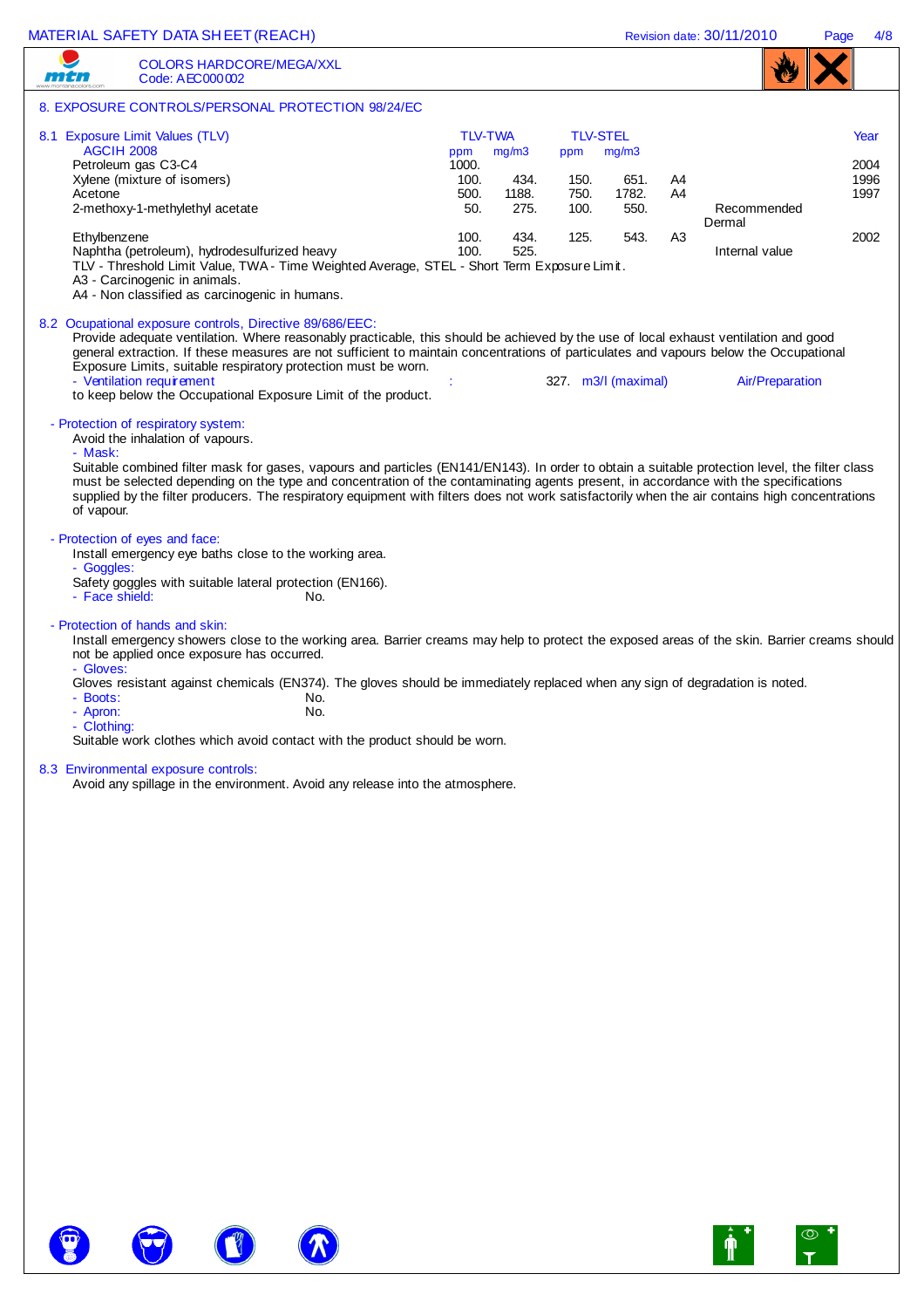| MATERIAL SAFETY DATA SHEET (REACH)                                                                                                                                                                                                                                                                                                                                                                                                                                                                                                                                                                                                                                                                                                                                                                                                                                                                                                                                                  | Revision date: 30/11/2010                                                                                                                                                                                                                | 5/8<br>Page |
|-------------------------------------------------------------------------------------------------------------------------------------------------------------------------------------------------------------------------------------------------------------------------------------------------------------------------------------------------------------------------------------------------------------------------------------------------------------------------------------------------------------------------------------------------------------------------------------------------------------------------------------------------------------------------------------------------------------------------------------------------------------------------------------------------------------------------------------------------------------------------------------------------------------------------------------------------------------------------------------|------------------------------------------------------------------------------------------------------------------------------------------------------------------------------------------------------------------------------------------|-------------|
| <b>COLORS HARDCORE/MEGA/XXL</b><br><b>11141</b><br>Code: AEC000002                                                                                                                                                                                                                                                                                                                                                                                                                                                                                                                                                                                                                                                                                                                                                                                                                                                                                                                  |                                                                                                                                                                                                                                          |             |
| 9. PHYSICAL AND CHEMICAL PROPERTIES                                                                                                                                                                                                                                                                                                                                                                                                                                                                                                                                                                                                                                                                                                                                                                                                                                                                                                                                                 |                                                                                                                                                                                                                                          |             |
| - Physical state<br>Aerosol.<br>- Odour<br>Characteristic.<br>- Flash point<br>- Specific gravity<br>- Solubility in water<br>Not miscible<br><b>Solids</b><br>- VOC (supply)<br>For additional information concerning physical and chemical properties related to safety and environment, see sections 7 and 12.                                                                                                                                                                                                                                                                                                                                                                                                                                                                                                                                                                                                                                                                   | $-94.$ °C<br>0.868 $g/cm3$ at 20 °C<br>32.5 % Weight<br>67.5 % Weight                                                                                                                                                                    |             |
| <b>10. STABILITY AND REACTIVITY</b><br>10.1 Conditions to avoid:<br>Stable under recommended storage and handling conditions.<br>- Heat: Keep away from sources of heat.<br>- Light: Avoid direct contact with sunlight.<br>- Air: Not applicable.<br>- Humidity: Avoid extreme humidity conditions.                                                                                                                                                                                                                                                                                                                                                                                                                                                                                                                                                                                                                                                                                |                                                                                                                                                                                                                                          |             |
| - Pressure: Not applicable.<br>- Shock: Not applicable.                                                                                                                                                                                                                                                                                                                                                                                                                                                                                                                                                                                                                                                                                                                                                                                                                                                                                                                             |                                                                                                                                                                                                                                          |             |
| 10.2 Materials to avoid:<br>Possible dangerous reaction with oxidizing agents, acids, peroxides.                                                                                                                                                                                                                                                                                                                                                                                                                                                                                                                                                                                                                                                                                                                                                                                                                                                                                    |                                                                                                                                                                                                                                          |             |
| 10.3 Thermal decomposition:<br>As consequence of thermal decomposition, hazardous products may be produced: carbon monoxide.                                                                                                                                                                                                                                                                                                                                                                                                                                                                                                                                                                                                                                                                                                                                                                                                                                                        |                                                                                                                                                                                                                                          |             |
| <b>11. TOXICOLOGICAL INFORMATION</b><br>No experimental toxicological data on the preparation is available. The toxicological classification for these preparation has been carried<br>out by using the conventional calculation method of the Directive 1999/45/EC.                                                                                                                                                                                                                                                                                                                                                                                                                                                                                                                                                                                                                                                                                                                |                                                                                                                                                                                                                                          |             |
| 11.1 Toxicological effects:<br>- Exposure to solvent vapour concentrations in excess of the stated occupational exposure limit, may result in adverse health effects, such as<br>mucous membrane and respiratory system irritation and adverse effects on kidneys, liver and central nervous system. Symptoms and signs<br>include: headache, dizziness, fatigue, muscular weakness, drowsiness and, in extreme cases, unconsciousness. Ingestion may result in the<br>following effects: sore throat, abdominal pain, drowsiness, nausea, vomiting and diarrhoea; other effects may be as described for exposure<br>to vapours. Repeated or prolonged contact with the solvents of the preparation, may cause removal of natural fat from the skin, resulting in<br>non-allergic contact dermatitis and absorption through the skin. Liquid splashes in the eyes may cause irritation and reversible damage.<br>Contains sensitising substances. May produce an allergic reaction. |                                                                                                                                                                                                                                          |             |
| DL50 Oral<br>11.2 Dose and lethal concentrations<br>for individual ingredients :<br>mg/kg<br>4300. Rat<br>Xylene (mixture of isomers)<br>5800. Rat<br>Acetone<br>2-methoxy-1-methylethyl acetate<br>8532.<br>Rat<br>Ethylbenzene<br>3500.<br>Rat<br>Naphtha (petroleum), hydrodesulfurized heavy<br>6000.<br>Rat                                                                                                                                                                                                                                                                                                                                                                                                                                                                                                                                                                                                                                                                    | <b>DL50 Cutaneous</b><br><b>CL50 Inhalation</b><br>mg/kg<br>mg/m3.4hours<br>1700. Rabbit<br>22080. Rat<br>> 20000. Rabbit<br>100200. Rat<br>> 5000. Rat<br>35700. Rat<br>15400.<br>Rabbit<br>17400. Rat<br>3000.<br>16000.<br>Rat<br>Rat |             |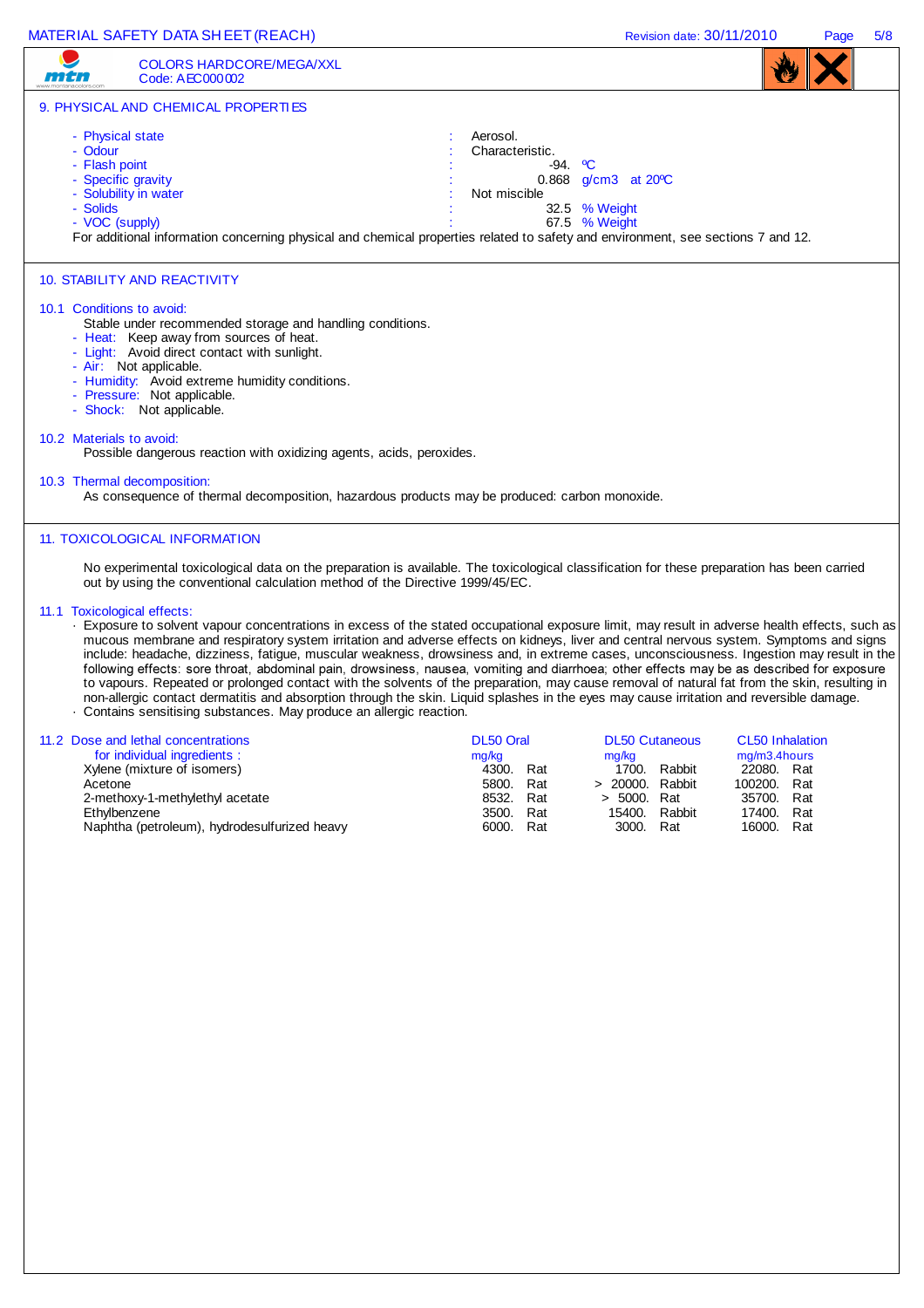MATERIAL SAFETY DATA SHEET (REACH) NATERIAL SAFETY DATA SHEET (REACH) REVISION date: 30/11/2010 Page 6/8 COLORS HARDCORE/MEGA/XXL mtn Code: AEC000002 12. ECOLOGICAL INFORMATION No experimental ecotoxicological data on the preparation as such is available. The ecotoxicological classification for these preparation has been carried out by using the conventional calculation method of the Directive 1999/45/EC. CL50 CE50 CE50 12.1 Ecotoxicity: for individual ingredients : mg/l.96hours mg/l.48hours mg/l.72hours Xylene (mixture of isomers) 14. Fishes 16. Daphnia<br>Acetone 12100. Daphnia 5540. Fishes 12100. Daphnia<br>
> 100. Fishes 408. Daphnia 2-methoxy-1-methylethyl acetate > 100. Fishes 408. Daphnia > 1000. Algae Ethylbenzene 1.8 Daphnia 1.8 Daphnia 1.8 Daphnia 1.8 Daphnia 33. Algae<br>Naphtha (petroleum), hydrodesulfurized heavy 1.8 Capachia 1.8 Daphnia 2.3 Daphnia 2.10, Algae Naphtha (petroleum), hydrodesulfurized heavy 12.2 Mobility: Not available. - Spills on the soil: Prevent contamination of soil. - Spills in water: Do not allow to escape into drains, sewers or water courses. - Emissions to the atmosphere: Because of volatility, emissions to the atmosphere while handling and use may result. When possible, avoid solvent release to the atmosphere; do not pulverize more than is strictly necessary. - VOC (industrial installations): · If this product is used in an industrial installation, it must be verified if it is applicable the Directive 1999/13/EC, on the limitation of emissions of volatile compounds due to the use of organic solvents in certain activities and installations: Solvents : 67.5% Weight , VOC (supply) : 67.5% Weight , VOC : 54.1% C (expressed as carbon) , Molecular weight (average) : 76.2 , Number C atoms (average) : 5.1. 12.3 Persistence and degradability: Not available. 12.4 Bioaccumulative potential: Not available. 12.5 Results of PBT and mPmB assesment, in accordance with Annex XIII of Regulation (EC) no. 1907/2006: Not available. 12.6 Other adverse effects: Not available. 13. DISPOSAL CONSIDERATIONS 13.1 Handling of waste, Directive 75/442/EEC~91/156/EC: Take all necessary measures to prevent the production of waste whenever possible. Analyse possible methods for revaluation or recycling. Do not discharge into drains or the environment, dispose of at an authorised waste collection point. Waste should be handled and disposed of in accordance with current local and national regulations. For exposure controls and personal protection measures, see section 8. 13.2 Disposal of empty containers, Directive 94/62/EC~2004/12/EC: Emptied containers and packaging should be disposed of in accordance with currently local and national regulations. Ensure the container is completely empty before throwing it away. 13.3 Procedures for neutralising or destroying the product: In accordance with local regulations. Do not incinerarate closed containers.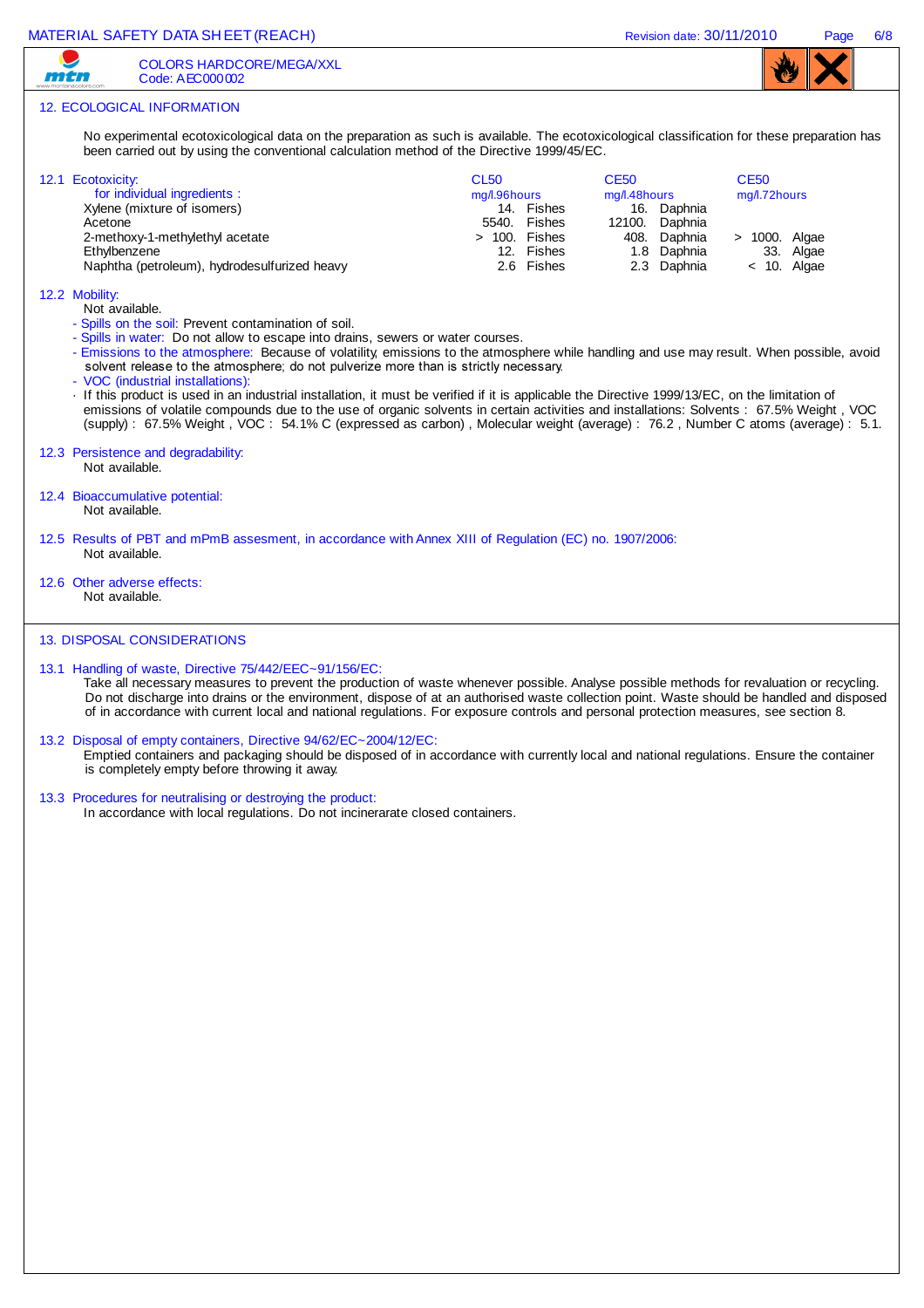# MATERIAL SAFETY DATA SHEET (REACH) Revision date: 30/11/2010 Page 7/8

|                                                        |                                                                                                                                                          |                                                                         |                                                                                                                                                                                                                                                      | . |
|--------------------------------------------------------|----------------------------------------------------------------------------------------------------------------------------------------------------------|-------------------------------------------------------------------------|------------------------------------------------------------------------------------------------------------------------------------------------------------------------------------------------------------------------------------------------------|---|
|                                                        | Code: AEC000002                                                                                                                                          | <b>COLORS HARDCORE/MEGA/XXL</b>                                         |                                                                                                                                                                                                                                                      |   |
|                                                        | <b>14. TRANSPORT INFORMATION</b>                                                                                                                         |                                                                         |                                                                                                                                                                                                                                                      |   |
| <b>AEROSOLS</b>                                        |                                                                                                                                                          |                                                                         |                                                                                                                                                                                                                                                      |   |
|                                                        | 14.1 Transport by road (ADR 2009):<br>Transport by rail (RID 2009):                                                                                      |                                                                         |                                                                                                                                                                                                                                                      |   |
| Class:                                                 | $\overline{2}$                                                                                                                                           | Packaging group:                                                        | <b>UN 1950</b><br>$\blacksquare$                                                                                                                                                                                                                     |   |
|                                                        | <b>Classification code:</b><br>Tunnel restriction code:<br>Transport category:<br>Limited quantities:<br>Transport document:<br>Instructions in writing: |                                                                         | 5F<br>(D)<br>2, max. ADR 1.1.3.6.333L<br>LQ2 (see total exemptions ADR 3.4)<br>Consignment paper.<br>ADR 5.4.3.4                                                                                                                                     |   |
|                                                        | 14.2 Transport by sea (IMDG 34-08):                                                                                                                      |                                                                         |                                                                                                                                                                                                                                                      |   |
| Class:                                                 | 2.1                                                                                                                                                      | Packaging group:                                                        | <b>UN 1950</b>                                                                                                                                                                                                                                       |   |
|                                                        | <b>Emergency Sheet (EmS):</b><br>First Aid Guide (MFAG):<br>Marine pollutant:<br>Transport document:                                                     |                                                                         | $F-D, S-U$<br>620*<br>No.<br>Shipping Bill of lading.                                                                                                                                                                                                |   |
|                                                        | 14.3 Transport by air (ICAO/IATA 2009):                                                                                                                  |                                                                         |                                                                                                                                                                                                                                                      |   |
| Class:                                                 | 2.1                                                                                                                                                      | Packaging group:                                                        | <b>UN 1950</b>                                                                                                                                                                                                                                       |   |
|                                                        | Transport document:                                                                                                                                      |                                                                         | Air Bill of lading.                                                                                                                                                                                                                                  |   |
|                                                        | <b>15. REGULATORY INFORMATION</b>                                                                                                                        |                                                                         |                                                                                                                                                                                                                                                      |   |
| 15.1 EC Labelling:                                     |                                                                                                                                                          |                                                                         | F+<br>Xn                                                                                                                                                                                                                                             |   |
|                                                        |                                                                                                                                                          |                                                                         | This product is labelled as EXTREMELY FLAMMABLE and HARMFUL in accordance with<br>Directive 67/548/EEC~2009/2/EC and 1999/45/EC~2006/8/EC                                                                                                            |   |
| - R-phrases:<br>R <sub>12</sub><br>R <sub>20</sub> /21 |                                                                                                                                                          | Extremely flammable.<br>Harmful by inhalation and in contact with skin. |                                                                                                                                                                                                                                                      |   |
| - S-phrases:<br><b>S23</b><br><b>S51</b>               |                                                                                                                                                          | Do not breathe vapour, spray.<br>Use only in well-ventilated areas.     |                                                                                                                                                                                                                                                      |   |
|                                                        | - Suplementary statements:                                                                                                                               |                                                                         |                                                                                                                                                                                                                                                      |   |
| <b>P96</b><br><b>P97</b>                               | after use.                                                                                                                                               | reach of children.                                                      | Pressurised container. Protect from sunlight and do not expose to temperature exceeding 50°C. Do not pierce or bum, even<br>Do not spray on a naked flame or any incandescent material. Keep away from sources of ignition - No smoking. Keep out of |   |
|                                                        | - Dangerous ingredients:                                                                                                                                 | Xylene (mixture of isomers)                                             |                                                                                                                                                                                                                                                      |   |
| Not applicable.                                        |                                                                                                                                                          |                                                                         | 15.2 Restrictions on manufacture, placing on market and use, according to Annex XVII of Regulation (EC) No. 1907/2006:                                                                                                                               |   |
|                                                        | 15.3 Other EC regulations:                                                                                                                               |                                                                         | It is applicable the Directive 75/324/EEC~2008/47/EC, relating to aerosol dispensers and the Directive 87/404/EEC, concerning simple                                                                                                                 |   |
|                                                        | preasure packages.                                                                                                                                       |                                                                         |                                                                                                                                                                                                                                                      |   |
| 15.4 Other regulations:<br>Not available               |                                                                                                                                                          |                                                                         |                                                                                                                                                                                                                                                      |   |
|                                                        |                                                                                                                                                          |                                                                         |                                                                                                                                                                                                                                                      |   |
|                                                        |                                                                                                                                                          |                                                                         |                                                                                                                                                                                                                                                      |   |
|                                                        |                                                                                                                                                          |                                                                         |                                                                                                                                                                                                                                                      |   |
|                                                        |                                                                                                                                                          |                                                                         |                                                                                                                                                                                                                                                      |   |
|                                                        |                                                                                                                                                          |                                                                         |                                                                                                                                                                                                                                                      |   |
|                                                        |                                                                                                                                                          |                                                                         |                                                                                                                                                                                                                                                      |   |
|                                                        |                                                                                                                                                          |                                                                         |                                                                                                                                                                                                                                                      |   |
|                                                        |                                                                                                                                                          |                                                                         |                                                                                                                                                                                                                                                      |   |